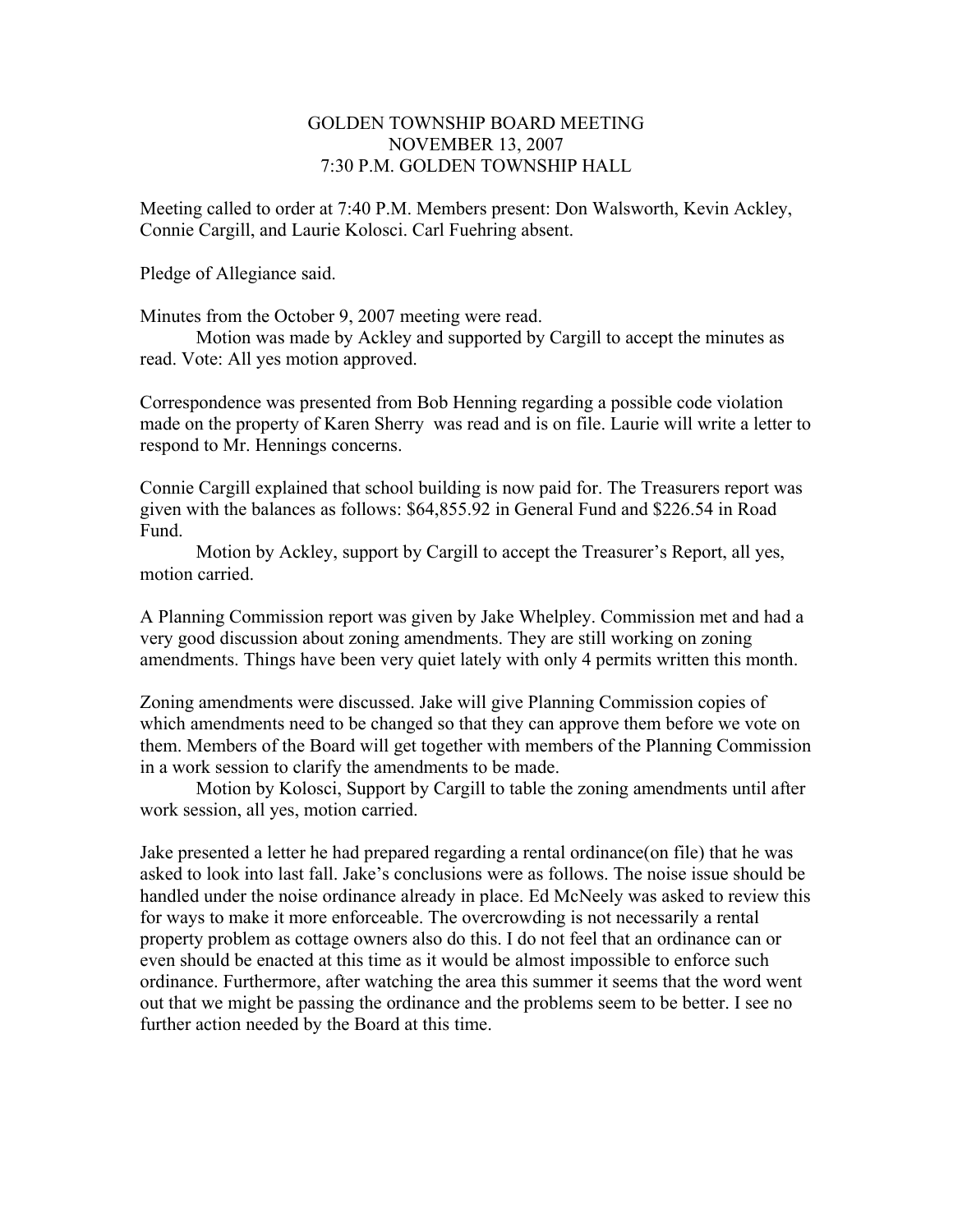The remodel of the Golden School into new township offices was discussed. The estimate for the cost of the remodel and furnishing of the building was explained by Connie. With the exception of the decorative lighting the estimate looks reasonable.

 Motion by Kolosci, support by Cargill to accept the bid of \$28,671.35 from Great Lakes Furniture Supply for the remodel and furnishing of the Golden School building into new Township Offices and Hall. Roll call vote Walsworth, Ackley, Cargill, and Kolosci all yes, motion carried. Carl Fuehring absent.

Painting bids were received for preparation and painting inside of the school building. Four bids were received: Ray Bruin \$1950.00, The Wood Shed \$3610.00, Finishing Touch \$4582.00 and Great Lakes Furniture \$7700.00 Jake felt painting should not take more than 10-14 days. Laurie mentioned that Great Lakes Furniture has the paint chips for the colors needed for each room and these need to be obtained for whoever is approved for the job. The wording of Ray Bruin's estimate was vague. It was decided that Laurie will contact him to clarify the work to be done and verify the time frame. If this is satisfactory, Ray Bruin's bid will be accepted. If not the next lowest bid, The Wood Shed's will be accepted.

 Motion by Kolosci, support by Ackley to accept the bid of \$1950.00 of Ray Bruin for the inside painting of the Golden School pending a satisfactory conclusion of the discussion to clarify the wording of bid and time frame. If no satisfactory conclusion is reached the next lowest bid, \$3610.00 from the Wood Shed will be accepted. Roll call vote Walsworth, Ackley, Cargill, and Kolosci all yes, motion carried. Carl Fuehring absent.

Boiler at the school is attached to the computer system at the school offices. Connie has discussed this with Dean Boiler. They have checked the boiler over and say it is fine. They will try to get software to run the boiler so that we can do it ourselves. He is also looking into a maintenance plan for the boiler, where the company maintains the boiler yearly.

The sign at the school needs to be repainted to reflect the change of ownership. Don spoke to someone at the school board and they felt that the existing sign could be sent back to the company that originally painted it and have it redone there. Laurie says Northwood Sign is very good. She can take a picture of the existing sign and send it to them and have them work up an estimate to repaint the sign to say "Golden Township Hall and Offices." Laurie will look into this and report back next month.

We have been asked about the policy for use of the gym at the school. Laurie will look into policies for this type of thing online and try to come up with a feasible rental policy for use of the gym.

Kim Klotz requested a parcel split of Bill Carr Farms property on Fox Rd parcel # 64-006-023-300-08.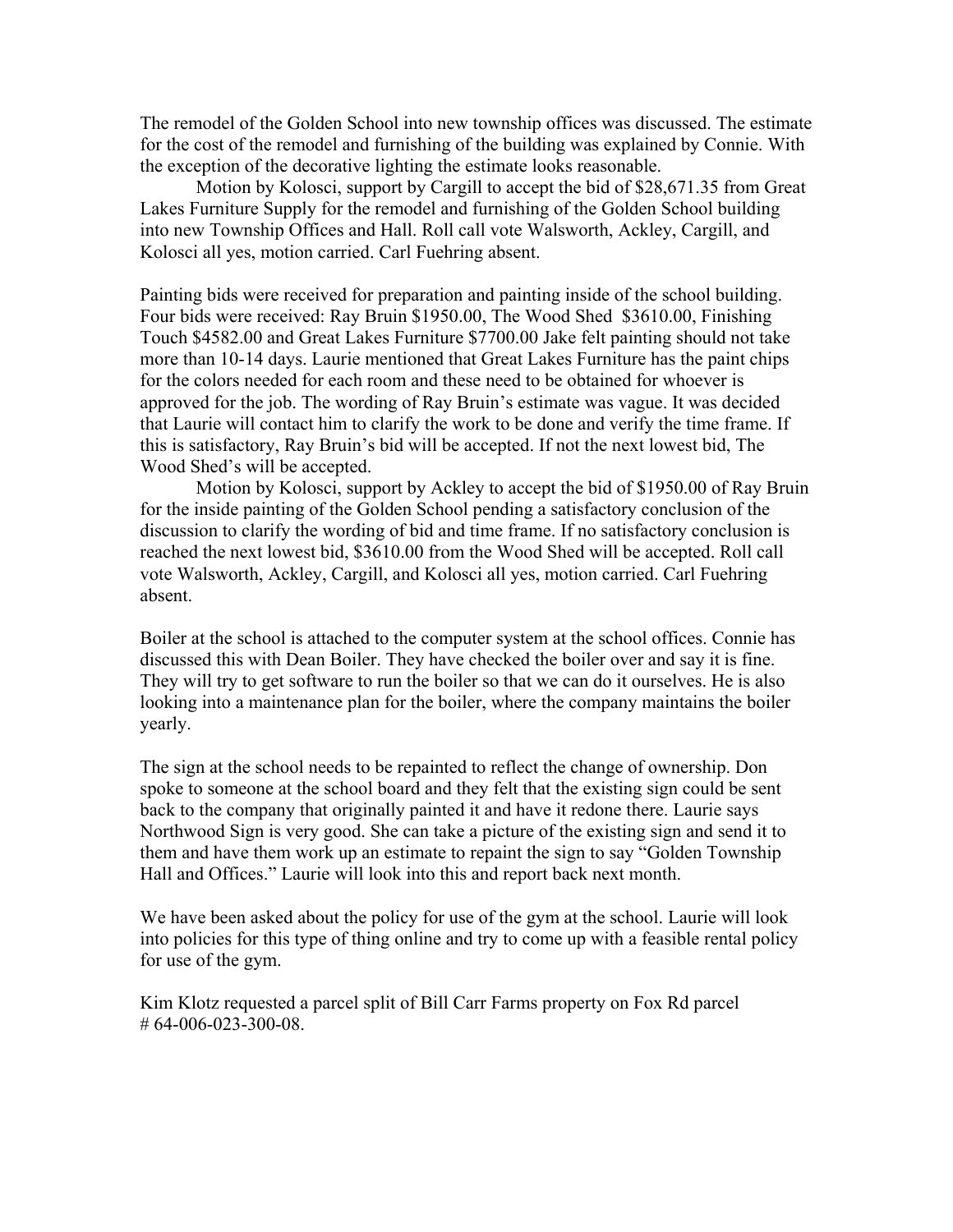Motion by Ackley, support by Cargill to approve the split as presented. All yes motion carried.

A petition was received from Property owners at Lake Holiday to create a Lake Improvement Board. Township Board must be the one to create a Lake Improvement Board. Board will appoint two representatives from Township Board and the Lake Improvement Board will appoint two riparian owners to the Improvement Board.

## **TOWNSHIP OF GOLDEN**

## OCEANA COUNTY, MICHIGAN

Whereas the Township of Golden has receive petitions bearing signatures of the freeholders owning lands abutting Holiday Lake meeting the requirement of the establishment of a lake board, the Township of Golden does hereby create a lake board upon its own motion pursuant to Section 30902 of Part 309, Inland Lake Improvements, of the Natural Resources and Environmental Protection Act, PA 451 of 1994, as amended (hereinafter referred to as Part 309).

Pursuant to Section 30903 of Part 309, said lake board for Holiday Lake shall consist of the following:

- (a) A member of the Oceana County Board of Commissioners appointed by the chairperson of the county board of commissioners.
- (b) Two representatives of Golden Township.
- (c) The Oceana County Drain Commissioner or his designee.
- (d) A member elected by the members of the lake board at the first meeting of the lake board. Only a person who has an interest in a land contract or a record interest in the title to land that abuts Holiday Lake is eligible to be elected to serve in this capacity. An organization composed of and representing the majority of lakefront property owners on Holiday Lake may submit up to three names to the lake aboard, from which the lake board shall make its selection.

Golden Township further instructs the lake board to:

- (a) Initiate proceedings as prescribed in Part 309 to implement a lake improvement project on Holiday Lake.
- (b) Establish a special assessment district to from which revenue would be generate4d to finance the project, including all parcels of land that would be benefited by the project.

Moved by Connie Cargill, and seconded by Carl Fuehring Ayes Walsworth, Cargill, Ackley, Fuehring and Kolosci Navs 0 Resolution declared adopted this 13<sup>th</sup> day of November, 2007